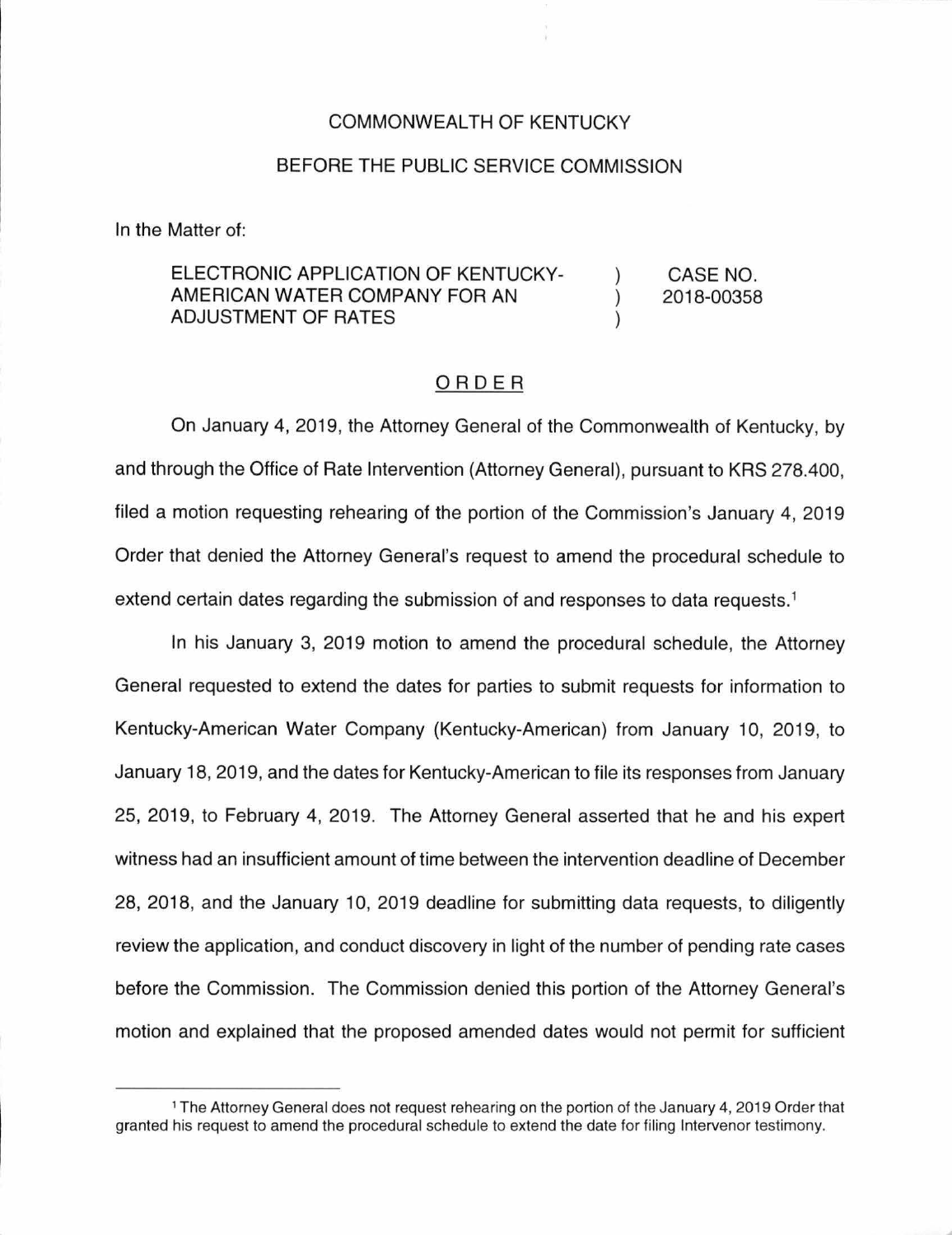time for the Commission to review Kentucky-American's responses and prepare the next set of data requests.

In the motion for rehearing, the Attorney General renewed his motion, with a modification of the proposal to extend the dates for parties to submit requests for information to Kentucky-American from January 10, 2019, to January 15, 2019, and for Kentucky-American to file its responses to the requests for information from January 25, 2019, to January 30, 2019. In support of the request, the Attorney General asserted that reconsideration was warranted by the Commission's January 3, 2019 Order scheduling a January 9, 2019 hearing on pending motions to intervene (Hearing Order). The Attorney General argued that moving the date to submit data requests from January 10, 2019, to January 15, 2019, would ensure that parties, if denied intervention, would not expend unnecessary funds on legal expenses. The Attorney General stated that he would accept any modification of the proposed dates if the Commission preferred alternative dates other than those suggested by the Attorney General.

KRS 278.400 provides that a party to a Commission proceeding may apply for rehearing of a Commission determination within 20 days after service of the order. Further, the standard of review for rehearing is whether the party requesting rehearing could, with reasonable diligence, have offered evidence upon which rehearing is requested prior to the Commission's determination.

Based upon a review of the motion for rehearing and being otherwise sufficiently advised, the Commission finds that the Attorney General's request for rehearing should be denied for failure to satisfy the requirements of KRS 278.400. As a basis for the request, the Attorney General raises the issue of the potential financial impact to movants requesting intervention if intervention is denied. In doing so, the Attorney General raises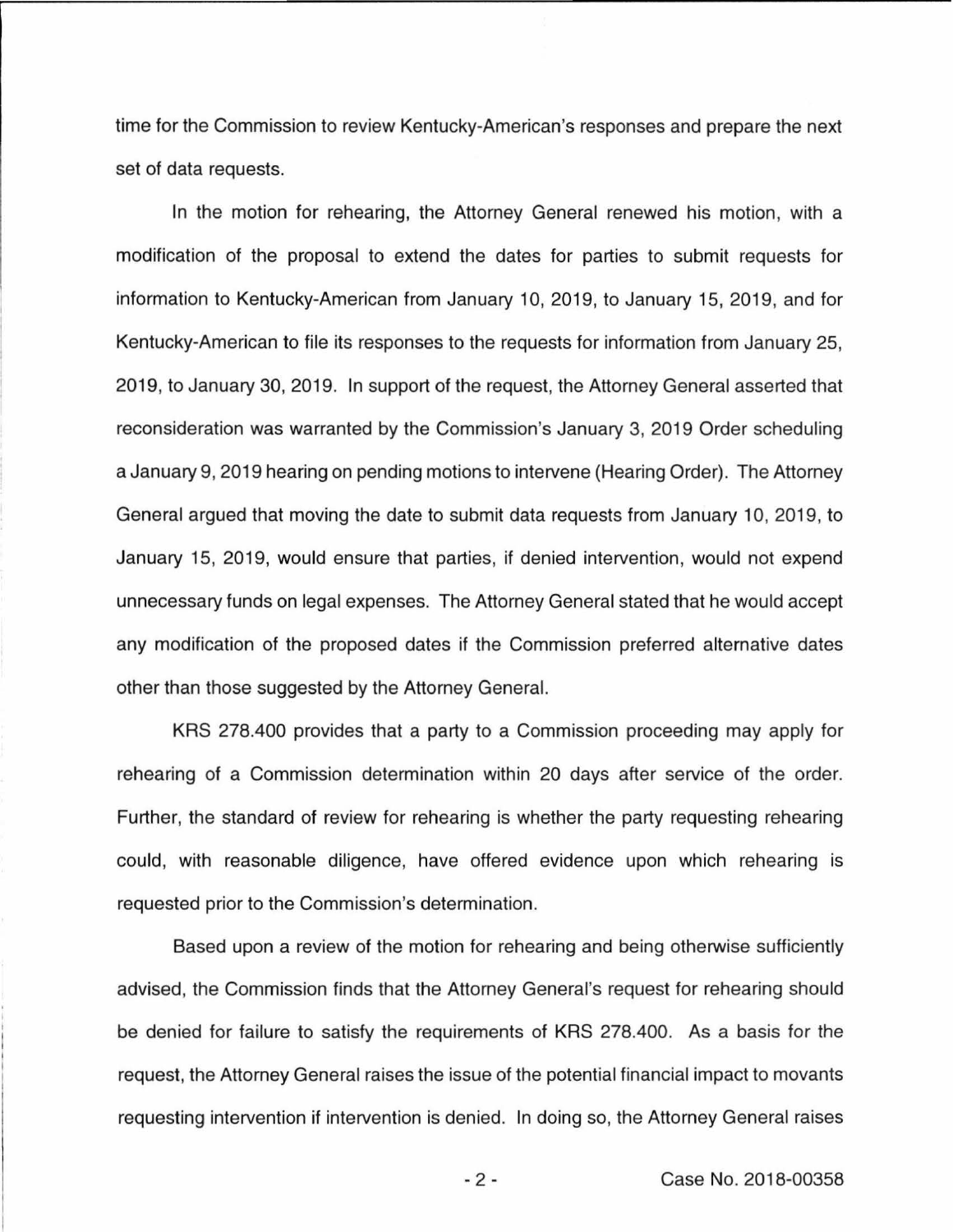an issue that is not germane to his request because the Attorney General was granted intervention on January 3, 2019, pursuant to his statutory authority to intervene on behalf of consumers in matters before the Commission.

Further, the Attorney General's argument that he had insufficient time to review Kentucky-American's application between the intervention deadline of December 28, 2018, and the January 10, 2018 submission of data requests fails to establish good cause to amend the procedural schedule. This argument implies that the Attorney General either failed to make a determination to intervene in this matter until December 28, 2018, or that the Attorney General or his expert failed to initiate a review of Kentucky-American's request for a rate increase until the Attorney General filed a request to intervene on December 28, 2018. Given that Kentucky-American filed its application on November 28, 2018, provided the Attorney General with notice on October 26, 2018 that it would file a rate increase within 30 to 60 days,<sup>2</sup> and that the Commission's December 5, 2018 procedural scheduled established the January 10, 2019 deadline to submit data requests, the Attorney General has been, or should have been, timely aware of the pending application and the date by which data requests were due.

Therefore, the Commission will not propose alternate dates to submit or respond to data requests to accommodate what appears to be untimely action by the Attorney General. The Attorney General and Kentucky-American may file a joint motion for leave for the Attorney General to file data requests on a data certain after the January 10, 2019 deadline provided that Kentucky-American files responses to all parties' data requests on

<sup>2</sup> Kentucky-American's Notice of Election of Use of Electronic Filing Procedures (filed Oct. 26, 2018). Pursuant to 807 KAR 5:001, Section 16(2)(c), Kentucky-American provided the Attorney General with a copy of the Notice.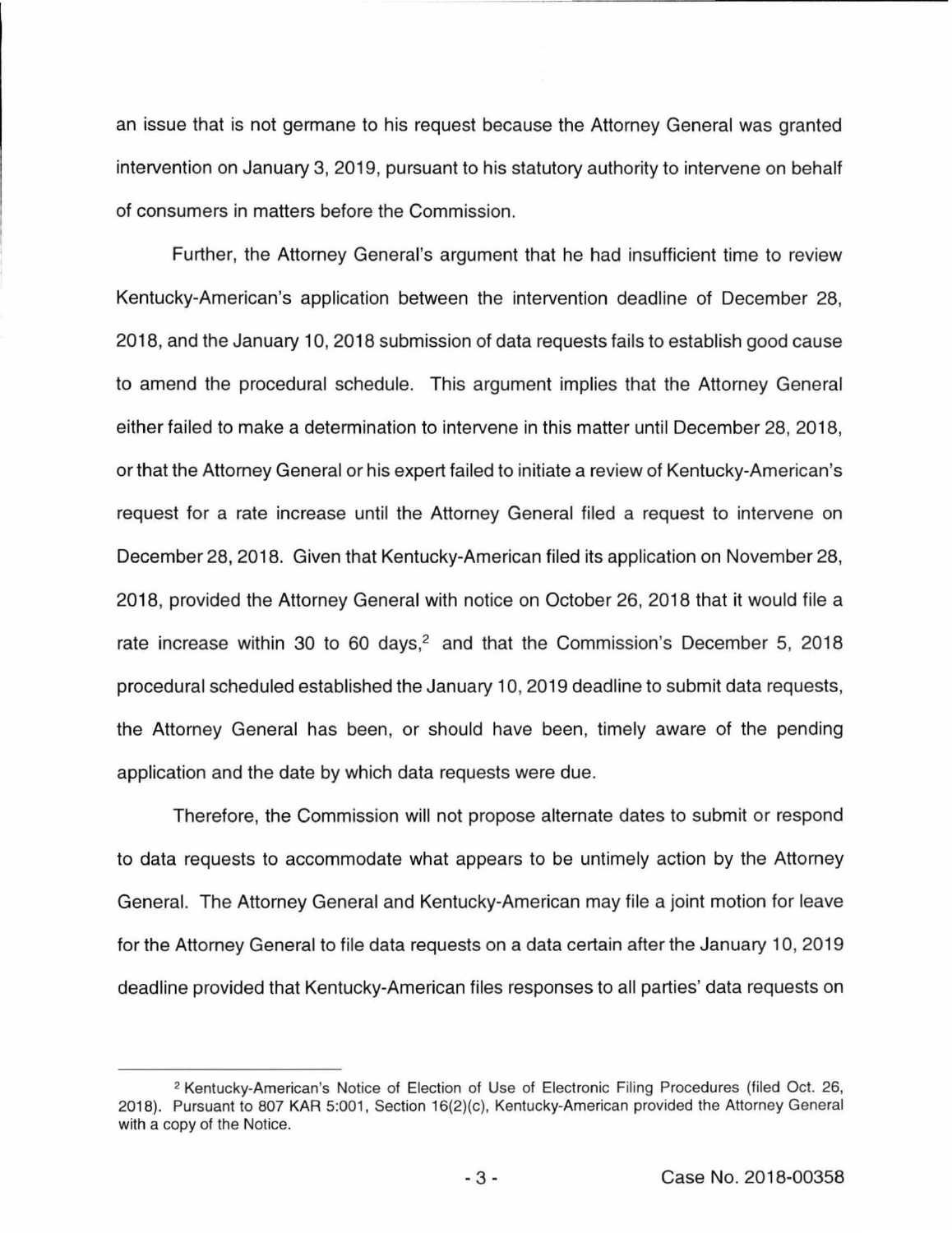the established procedural deadline of January 25, 2019, and provided that the joint motion is timely filed prior to the close of business on January 10, 2019.

IT IS THEREFORE ORDERED that the Attorney General's motion for rehearing is denied.

# [REMAINDER OF PAGE IS INTENTIONALLY LEFT BLANK]